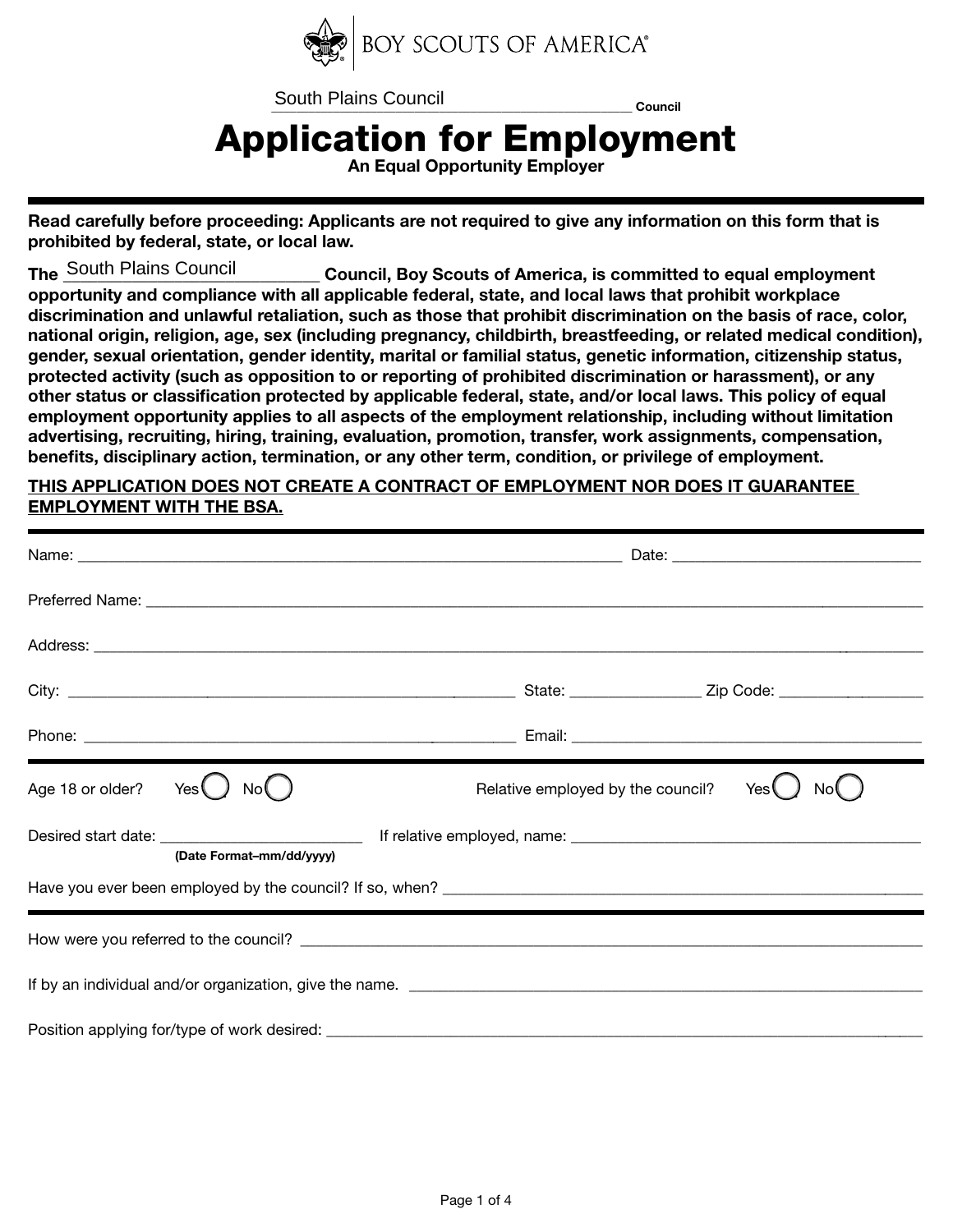| <b>Education</b>                                                 |                                                                                                                                                                                                                                |        |                                                                                                                                                                                                                                                                                                                                                                                                                                                        |  |  |
|------------------------------------------------------------------|--------------------------------------------------------------------------------------------------------------------------------------------------------------------------------------------------------------------------------|--------|--------------------------------------------------------------------------------------------------------------------------------------------------------------------------------------------------------------------------------------------------------------------------------------------------------------------------------------------------------------------------------------------------------------------------------------------------------|--|--|
| (Attach information about                                        |                                                                                                                                                                                                                                |        | Graduated: Yes<br>$No$ $\Box$                                                                                                                                                                                                                                                                                                                                                                                                                          |  |  |
| other degrees or diplomas<br>earned or in progress on a          |                                                                                                                                                                                                                                |        |                                                                                                                                                                                                                                                                                                                                                                                                                                                        |  |  |
| separate sheet. Also include<br>technical or business training.) |                                                                                                                                                                                                                                |        |                                                                                                                                                                                                                                                                                                                                                                                                                                                        |  |  |
|                                                                  |                                                                                                                                                                                                                                |        |                                                                                                                                                                                                                                                                                                                                                                                                                                                        |  |  |
|                                                                  |                                                                                                                                                                                                                                |        |                                                                                                                                                                                                                                                                                                                                                                                                                                                        |  |  |
| <b>Licenses and</b><br><b>Certifications</b>                     |                                                                                                                                                                                                                                |        |                                                                                                                                                                                                                                                                                                                                                                                                                                                        |  |  |
| (Attach information about                                        |                                                                                                                                                                                                                                |        |                                                                                                                                                                                                                                                                                                                                                                                                                                                        |  |  |
| other licenses or certifications<br>on a separate sheet.)        | (Date Format-mm/dd/yyyy)                                                                                                                                                                                                       |        |                                                                                                                                                                                                                                                                                                                                                                                                                                                        |  |  |
|                                                                  |                                                                                                                                                                                                                                |        |                                                                                                                                                                                                                                                                                                                                                                                                                                                        |  |  |
|                                                                  |                                                                                                                                                                                                                                |        |                                                                                                                                                                                                                                                                                                                                                                                                                                                        |  |  |
|                                                                  |                                                                                                                                                                                                                                |        | (Date Format-mm/dd/yyyy)                                                                                                                                                                                                                                                                                                                                                                                                                               |  |  |
| <b>Prior Work Experience</b>                                     | work performed as a volunteer.                                                                                                                                                                                                 |        | Include any employment prior to today's date, even if that employment has not ended. For more than three<br>employers, submit the information in the same format on another sheet. Include military experience as if an<br>employer, including branch, rank, and date of discharge. The type of discharge will not be an automatic bar<br>to employment and will be considered only as it relates to the job applied for. You may include any verified |  |  |
|                                                                  |                                                                                                                                                                                                                                |        |                                                                                                                                                                                                                                                                                                                                                                                                                                                        |  |  |
|                                                                  | May we contact your current employer? Yes $\Box$ No $\Box$                                                                                                                                                                     |        |                                                                                                                                                                                                                                                                                                                                                                                                                                                        |  |  |
|                                                                  |                                                                                                                                                                                                                                |        |                                                                                                                                                                                                                                                                                                                                                                                                                                                        |  |  |
|                                                                  |                                                                                                                                                                                                                                |        |                                                                                                                                                                                                                                                                                                                                                                                                                                                        |  |  |
| Supervisor Name:                                                 |                                                                                                                                                                                                                                | Phone: |                                                                                                                                                                                                                                                                                                                                                                                                                                                        |  |  |
|                                                                  | Start Date: the contract of the contract of the contract of the contract of the contract of the contract of the contract of the contract of the contract of the contract of the contract of the contract of the contract of th |        | End Date: The Sensor Sensor Sensor Sensor Sensor Sensor Sensor Sensor Sensor Sensor Sensor Sensor Sensor Sensor                                                                                                                                                                                                                                                                                                                                        |  |  |
|                                                                  | (Date Format-mm/dd/yyyy)                                                                                                                                                                                                       |        | (Date Format-mm/dd/yyyy)                                                                                                                                                                                                                                                                                                                                                                                                                               |  |  |
|                                                                  |                                                                                                                                                                                                                                |        |                                                                                                                                                                                                                                                                                                                                                                                                                                                        |  |  |
|                                                                  |                                                                                                                                                                                                                                |        |                                                                                                                                                                                                                                                                                                                                                                                                                                                        |  |  |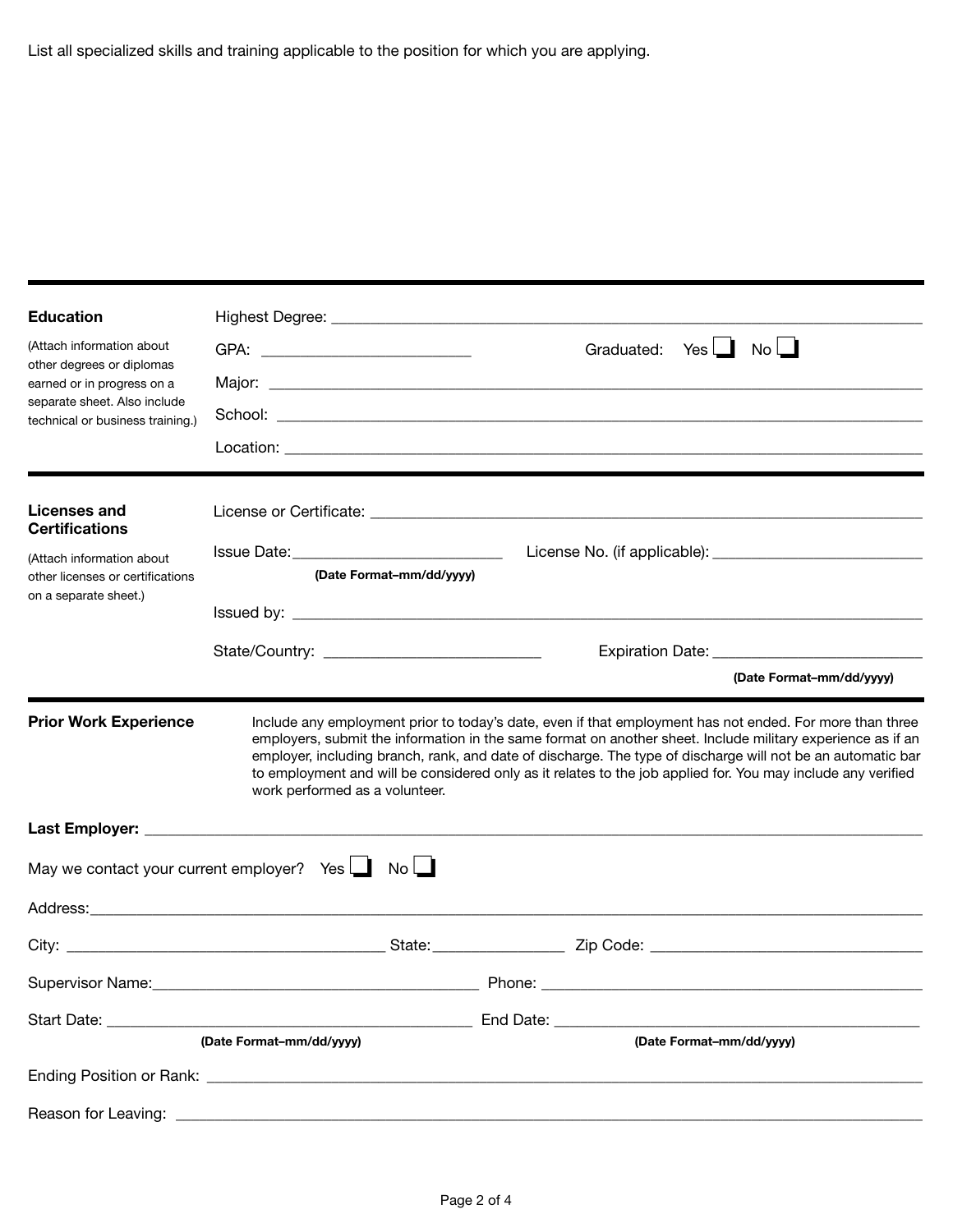| (Date Format-mm/dd/yyyy) | (Date Format-mm/dd/yyyy)                                                                                                              |
|--------------------------|---------------------------------------------------------------------------------------------------------------------------------------|
|                          |                                                                                                                                       |
|                          |                                                                                                                                       |
|                          |                                                                                                                                       |
|                          |                                                                                                                                       |
|                          |                                                                                                                                       |
|                          |                                                                                                                                       |
|                          |                                                                                                                                       |
| (Date Format-mm/dd/yyyy) | (Date Format-mm/dd/vyyy)                                                                                                              |
|                          |                                                                                                                                       |
|                          |                                                                                                                                       |
|                          |                                                                                                                                       |
|                          | Have you ever been terminated or asked to resign from any job? _____________________________ If so, give details on a separate sheet. |

References Give the names of three persons not related to you whom you have known for at least three years.

| <b>Name</b> | <b>Address, Phone, Email</b> | Company | <b>Years Acquainted</b> |
|-------------|------------------------------|---------|-------------------------|
|             |                              |         |                         |
|             |                              |         |                         |
| O           |                              |         |                         |

If offered employment, any offer of employment may be a conditional offer of employment pending successful completion of a criminal background check.

In compliance with federal law, all persons hired will be required to verify their identity and eligibility to work in the United States and to complete the required employment eligibility verification document form upon hire.